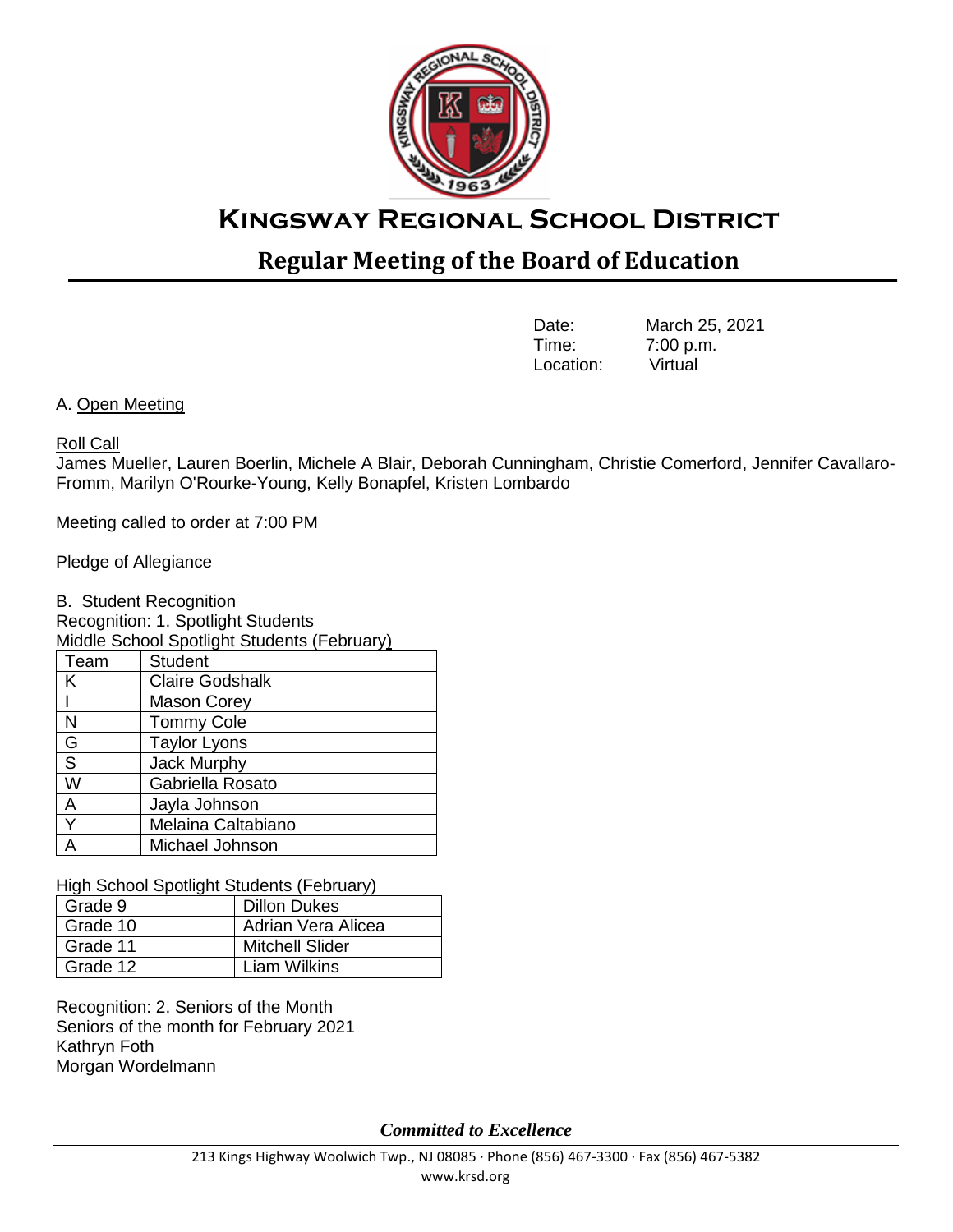C. Staff Recognition

D. Presentations Information: 1. Student Council State Representative

E. Public Participation Procedural: 1. Public Comment Danielle Barry, Question regarding the use of lockers Charlotte Reed, Question regarding Unified PE Lane Everett, Question regarding bussing schedule Latifah Johnson, Question regarding virtual students Katie Homola, Question reading sports

F. Approval of Minutes Action: 1. Minutes Motion by Deborah Cunningham, second by Kelly Bonapfel.Resolved, that the Kingsway Regional School District Board of Education approve the minutes of the following meeting(s): February 18,.2021 Work Session Minutes February 25, 2021 Regular Meeting Minutes February 25, 2021 Executive Session Minutes

Final Resolution: Motion Carries Yes: James Mueller, Lauren Boerlin, Michele A Blair, Deborah Cunningham, Jennifer Cavallaro-Fromm, Marilyn O'Rourke-Young, Kelly Bonapfel, Kristen Lombardo

G. Correspondence

H. Approval of Action Items Approval of Action Items Action (Consent): 1. Approval of Action Items Motion by Jennifer Cavallaro-Fromm, second by Deborah Cunningham. BE IT RESOLVED, that the Kingsway Regional School District Board of Education approve I1-I6, J1-J6, K1- K2, L2-L9 as follows:

I. Personnel

Action (Consent): 1. Appointments and Reappointments BE IT RESOLVED, that the Kingsway Regional School District Board of Education approve the appointments and reappointments, as recommended by the Superintendent of Schools:

| Name          | <b>Position</b>         | ∟ocation | Reason      | Compensation | <b>Effective Date</b> |
|---------------|-------------------------|----------|-------------|--------------|-----------------------|
| Evette Fearon | Paraprofessional (Enos) | High     | Appointment | Step 6       | 04/05/2021-           |
|               |                         | School   |             | \$25,265.00  | 06/30/2021            |
| Kimberly      | Guidance/Child Study    | Middle   | Appointment | Step 10      | 04/19/2021-           |
| Schmirsky     | Team Secretary          | School   |             | \$46,252.00  | 06/30/2021            |

Action (Consent): 2. Resignations, Retirements and Terminations

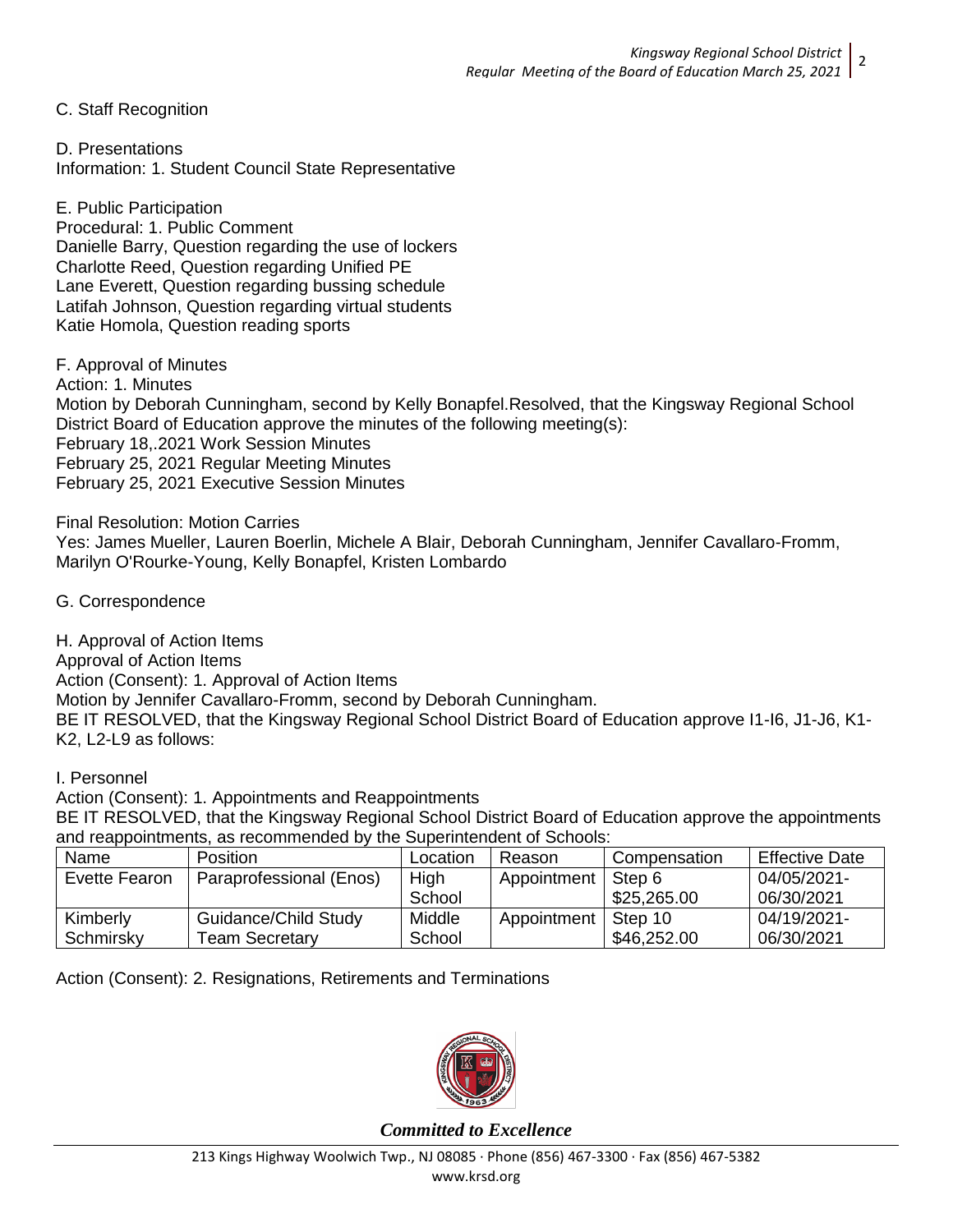BE IT RESOLVED, that the Kingsway Regional School District Board of Education approve the resignation, retirements and terminations, as recommended by the Superintendent of Schools:

| Name              | Position                                | Location           | Reason      | <b>Effective Date</b> |
|-------------------|-----------------------------------------|--------------------|-------------|-----------------------|
| John Enos         | Paraprofessional                        | <b>High School</b> | Retirement  | 04/03/2021            |
| <b>Katie Ford</b> | Secretary to Student Personnel Services | Middle School      | Resignation | 03/31/2021            |

Action (Consent): 3. Employment - Schedule "B", Staff Workers, Unpaid Volunteers BE IT RESOLVED, that the Kingsway Regional School District Board of Education approve the Schedule "B" appointments, event staff workers and unpaid volunteers, as recommended by the Superintendent of Schools:

| Name                   | Position                          | Location       | Compensation         | Reason              | <b>Effective Date</b> |
|------------------------|-----------------------------------|----------------|----------------------|---------------------|-----------------------|
| <b>Takiyah Dumas</b>   | <b>Talent Show Advisor</b>        | High<br>School | \$971                | Reappointment       | 20-21 school<br>year  |
| <b>Sue Dillard</b>     | <b>Talent Show Advisor</b>        | High           | \$971                | Reappointment       | 20-21 school          |
|                        |                                   | School         |                      |                     | year                  |
| Eric Peterson          | <b>Unified Bowling</b>            | High           | \$28/hr              | <b>IEP Mandated</b> | $3/19/2021 -$         |
|                        | / Track & Field                   | School         |                      |                     | 6/30/2021             |
| <b>Rachael Moore</b>   | <b>Unified Bowling</b>            | High           | \$28/hr              | <b>IEP Mandated</b> | 3/19/2021-            |
|                        | / Track & Field                   | School         |                      |                     | 6/30/2021             |
| Karen                  | <b>After School</b>               | High           | \$28/hr              | Appointment         | 3/25/2021-            |
| Schonewise             | Supervision- Swim                 | School         |                      |                     | 6/30/2021             |
| <b>Vivian Cassidy</b>  | <b>After School</b>               | High           | \$28/hr              | Appointment         | 3/25/2021-            |
|                        | Supervision-                      | School         |                      |                     | 6/30/2021             |
| Michelle               | After School                      | High           | \$28/hr              | Appointment         | 3/25/2021-            |
| Carrocino              | Supervision-                      | School         |                      |                     | 6/30/2021             |
| Lana Lowry             | <b>After School</b>               | High           | \$28/hr              | Appointment         | 3/25/2021-            |
|                        | Supervision-                      | School         |                      |                     | 6/30/2021             |
| Robert Bruno           | <b>Tech Support - After</b>       | High           | \$28/hr              | Appointment         | 3/25/2021-            |
|                        | Hours                             | School         |                      |                     | 6/30/2021             |
| Christina              | 1:1 Nurse - After                 | High           | $\overline{$}37$ /hr | <b>IEP Mandated</b> | 3/19/2021-            |
| Santiago               | school                            | School         |                      |                     | 06/30/2021            |
| David Young            | Boys and Girls Golf<br>Volunteer  | High<br>School | <b>NA</b>            | Appointment         | 04/01/2021            |
| Ryan Harrigan          | Boys and Girls Track<br>Volunteer | High<br>School | <b>NA</b>            | Appointment         | 04/01/2021            |
| <b>Griffin Schmidt</b> | <b>Boys Lacrosse</b>              | High           | <b>NA</b>            | Appointment         | 04/01/2021            |
|                        | Volunteer                         | School         |                      |                     |                       |
| <b>William Alvaro</b>  | <b>Baseball Volunteer</b>         | High           | <b>NA</b>            | Appointment         | 04/01/2021            |
| Sr                     |                                   | School         |                      |                     |                       |
| Joe Henderson          | Sound/Lighting event              | High           | \$37/hr              | Appointment         | 3/25/2021-            |
|                        | workers                           | School         |                      |                     | 06/30/2021            |
| Anthony                | Sound/Lighting event              | High           | \$37/hr              | Appointment         | 3/25/2021-            |
| Sinigaglio             | workers                           | School         |                      |                     | 06/30/2021            |
| Vince Pagliaro         | Sound/Lighting event              | High           | \$37/hr              | Appointment         | 3/25/2021-            |
|                        | workers                           | School         |                      |                     | 06/30/2021            |

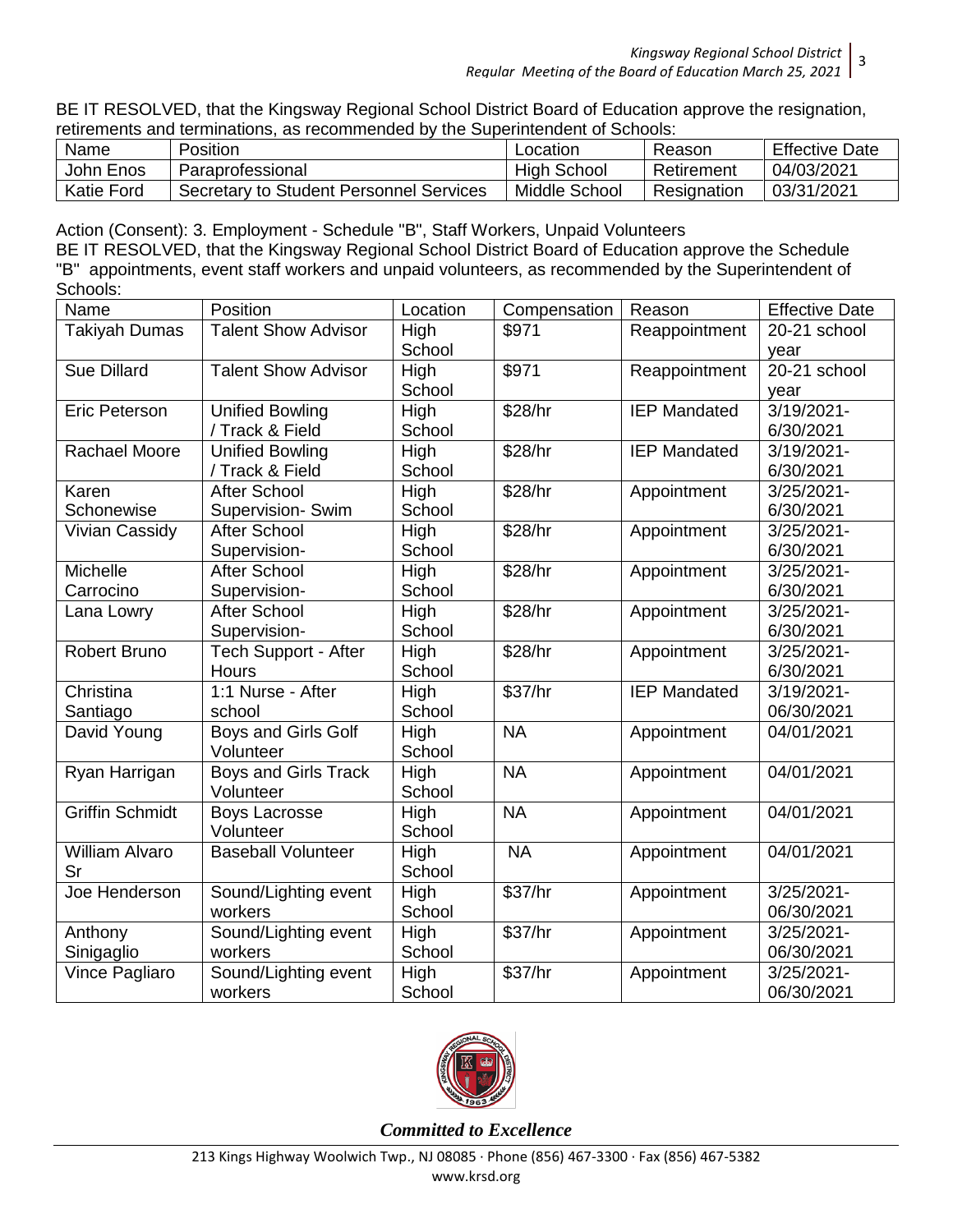*Kingsway Regional School District* 4 *Regular Meeting of the Board of Education March 25, 2021*

| Name           | <b>Position</b>              | Location | Compensation | Reason      | <b>Effective Date</b> |
|----------------|------------------------------|----------|--------------|-------------|-----------------------|
| Debra Di Ianni | <b>Detention Monitor</b>     | High     | \$28/hr      | Appointment | $3/16/21$ -           |
|                |                              | School   |              |             | 6/30/21               |
| Lamont         | <b>Detention Monitor</b>     | High     | \$28/hr      | Appointment | $3/16/21$ -           |
| Robinson       |                              | School   |              |             | 6/30/21               |
| Kristian Ward  | <b>Detention Monitor</b>     | High     | \$28/hr      | Appointment | 3/16/2-6/30/21        |
|                |                              | School   |              |             |                       |
| Megan Mattson  | <b>Detention Monitor</b>     | High     | \$28/hr      | Appointment | $3/16/21$ -           |
|                |                              | School   |              |             | 6/30/21               |
| Anthony        | Boys Track -                 | High     | \$4287       | Appointment | 4/1/21-6/30/21        |
| Pezzimenti     | Assistant                    | School   |              |             |                       |
| Melanie        | <b>Girls Track-Assistant</b> | High     | \$4287       | Appointment | 4/1/21-6/30/21        |
| Springer       |                              | School   |              |             |                       |
| Robert         | <b>Assistant Baseball -</b>  | High     | <b>NA</b>    | Appointment | 4/1/21-6/30/21        |
| Delvecchio     | Volunteer                    | School   |              |             |                       |

Action (Consent): 4. Change of Status (Name change, rescind position, corrections, transfers, guide movement)

Resolved that the Kingsway Regional School District Boad of Education approve the changes in status, as recommended by the Superintendent of Schools:

| Name                    | Position   |                       | Location         | Reason                                                    | Compensation         | Effective<br>Date |
|-------------------------|------------|-----------------------|------------------|-----------------------------------------------------------|----------------------|-------------------|
| Zachary Van<br>Der Wall | Teacher of | <b>Social Studies</b> | Middle<br>School | Step/Level Move based on<br><b>Contractual Guidelines</b> | BA+30/6:<br>\$60,603 | 02/01/2021        |

Action (Consent): 5. Leave(s) of Absence

Resolved that the Kingsway Regional School District Board of Education approve the Leaves of Absence, as recommended by the Superintendent of Schools:

| Name         | <b>Position</b>      | Location        | Reason                                    | <b>Effective Date</b> |
|--------------|----------------------|-----------------|-------------------------------------------|-----------------------|
| Marion       | Secretary to         | High            | FMLA (Utilizing 12 Sick Days, 3 Personal  | 03/08/2021-           |
| Wigglesworth | <b>Health Office</b> | School          | Days)                                     | 04/05/2021            |
| Donna        | <b>Bus Driver</b>    | <b>District</b> | FMLA (Utilizing remainder of personal and | 02/2/2021-            |
| Selfridge    |                      |                 | sick days, along with 18 unpaid days)     | 4/22/2021             |

Action (Consent): 6. Job Descriptions

Resolved that the Kingsway Regional School District Board of Education adopt the following Job Description(s), as recommended by the Superintendent of Schools:

- Wellness Counselor
- Literacy Coach
- Inclusion Coach
- Instructional Technology Coach/Specialist
- Paraprofessional Job Coach

J. Finance Action (Consent): 1. Budget Line Item Transfers

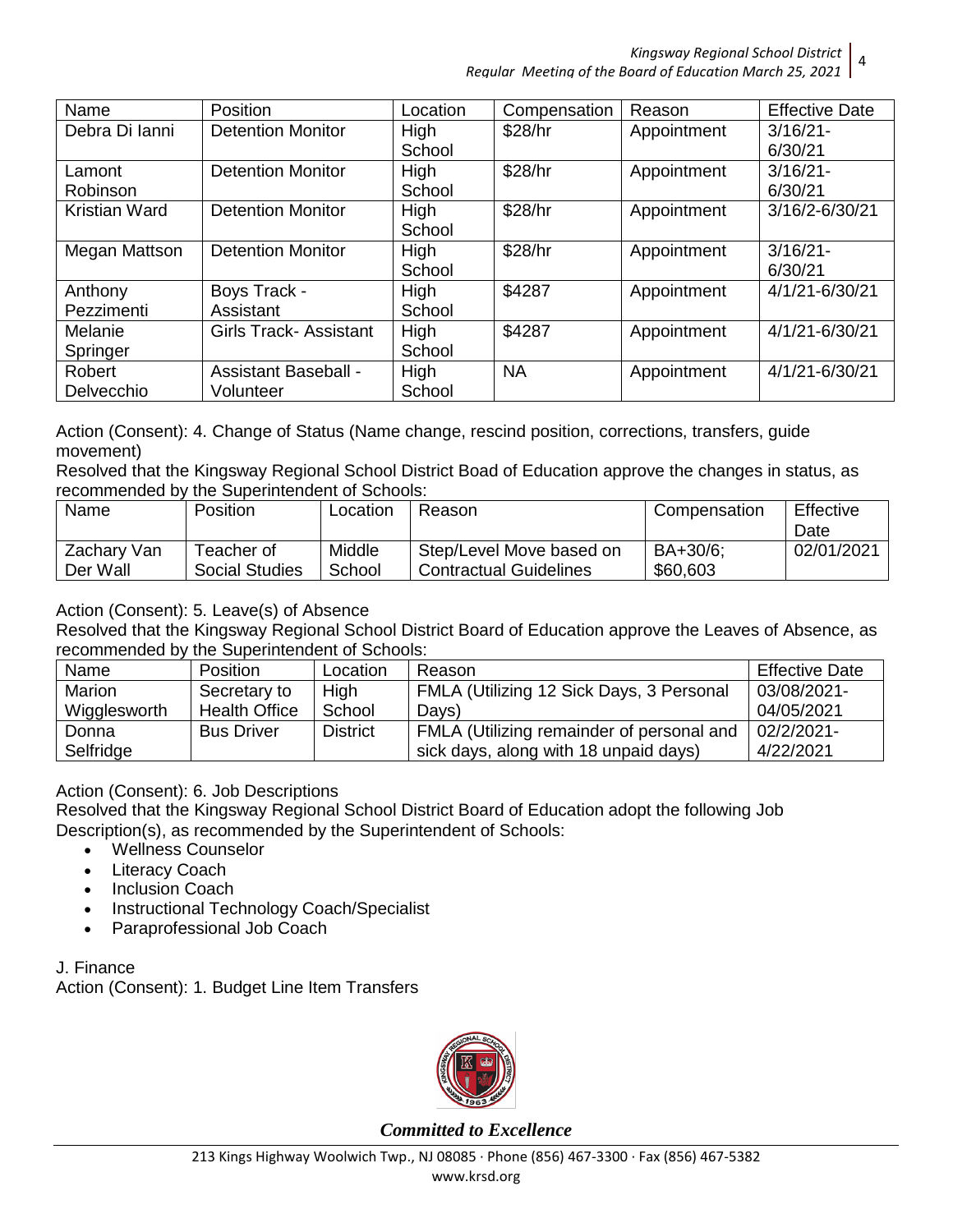*Kingsway Regional School District* 5 *Regular Meeting of the Board of Education March 25, 2021*

Resolved that the Kingsway Regional School District Board of Education ratify the line item transfers listed below for the 2020-2021 fiscal year as recommended by the Superintendent of Schools:

| $\frac{1}{2}$ is the EULU LUL induction | car as resommionaba by the eaponinonability. Sonoolo. |         |                                          |
|-----------------------------------------|-------------------------------------------------------|---------|------------------------------------------|
| To Account                              | From Account                                          | Amount  | Justification                            |
| 11-000-219-320-20-044                   | 11-000-217-320-20-044                                 | \$10000 | <b>Educational Evaluations</b>           |
| 11-213-100-580-10-032                   | 11-212-100-580-10-032                                 | \$500   | Professional Development on              |
| 11-213-100-580-20-032                   | 11-212-100-580-20-032                                 | \$1715  | <b>Strengthening Co-Teaching Program</b> |
| 11-402-100-600-20-078-050               | 11-402-100-600-20-064-050                             | \$1415  | <b>Hurdles</b>                           |
| 11-402-100-600-20-078-050               | 11-402-100-600-20-065-050                             | \$3000  |                                          |
| 11-402-100-600-20-078-050               | 11-402-100-600-20-079-050                             | \$5000  |                                          |
| 11-402-100-600-20-067-050               | 11-402-100-600-20-061-050                             | \$1453  | Uniforms                                 |
| 11-402-100-600-20-067-050               | 11-402-100-600-20-066-050                             | \$2020  |                                          |
| 11-402-100-600-20-067-050               | 11-402-100-600-20-072-050                             | \$553   |                                          |
| 11-402-100-600-20-067-050               | 11-402-100-600-20-073-050                             | \$3208  |                                          |
| 11-402-100-600-20-067-050               | 11-402-100-600-20-062-050                             | \$813   |                                          |
| 11-402-100-600-20-067-050               | 11-402-100-600-50-060-050                             | \$164   |                                          |
| 11-402-100-600-20-072-050               | 11-402-100-600-20-071-050                             | \$5000  |                                          |
| 11-000-221-580-20-000-050               | 11-000-221-600-10-000-060                             | \$30    | ISTE 2021 Conference                     |
| 11-000-240-600-10-049                   | 11-000-270-510-10-049                                 | \$1200  | Shelving for Storage Room                |
| 11-140-100-101-20-020                   | 11-000-221-600-50-000-050                             | \$1000  | <b>Mandated Professional Development</b> |
| 11-140-100-101-20-020                   | 11-000-221-580-20-000-050                             | \$250   |                                          |
| 11-000-223-580-20-028                   | 11-190-100-610-10-028                                 | \$120   | Virtual Professional Development         |
| 11-000-223-580-10-023-060               | 11-190-100-640-10-023-060                             | \$550   | <b>Professioanl Development</b>          |
| 11-402-100-600-20-068-050               | 11-402-100-500-20-070-050                             | \$5550  | <b>Uniforms</b>                          |
| 11-402-100-600-20-068-050               | 11-402-100-500-20-071-050                             | \$6000  |                                          |
| 11-402-100-600-20-068-050               | 11-402-100-500-20-068-050                             | \$450   |                                          |
| 11-402-100-600-20-084-050               | 11-402-100-500-20-074-050                             | \$7000  | <b>Uniforms</b>                          |
| 11-402-100-600-20-084-050               | 11-402-100-500-20-075-050                             | \$19    |                                          |
| 11-402-100-600-20-036-050               | 11-402-100-600-20-074-050                             | \$2385  | Furniture                                |
| 11-402-100-600-20-085-050               | 11-401-100-500-20-063-050                             | \$4088  | Volleyball Equipment                     |
| 11-402-100-600-20-082-050               | 11-401-100-500-20-035-050                             | \$2400  |                                          |
| 11-402-100-600-20-082-050               | 11-401-100-500-20-085-050                             | \$600   |                                          |
| 11-402-100-600-20-082-050               | 11-401-100-500-20-090-050                             | \$4202  |                                          |
| 11-402-100-600-20-082-050               | 11-401-100-500-20-091-050                             | \$1000  |                                          |
| 11-402-100-600-20-082-050               | 11-401-100-500-20-093-050                             | \$800   |                                          |
| 11-402-100-600-20-082-050               | 11-401-100-500-20-094-050                             | \$4450  |                                          |
| 11-402-100-500-20-061-050               | 11-401-100-500-20-095-050                             | \$150   | <b>Uniforms</b>                          |
| 11-402-100-500-20-061-050               | 11-401-100-600-20-035-050                             | \$25    |                                          |
| 11-402-100-500-20-068-050               | 11-401-100-600-20-035-050                             | \$500   |                                          |
| 11-402-100-600-20-070-050               | 11-401-100-600-20-035-050                             | \$475   |                                          |
| 11-402-100-600-20-070-050               | 11-401-100-600-20-085-050                             | \$2850  |                                          |
| 11-402-100-600-20-070-050               | 11-401-100-600-20-090-050                             | \$3686  |                                          |
| 11-402-100-600-20-070-050               | 11-401-100-600-20-092-050                             | \$427   |                                          |
| 11-402-100-600-20-070-050               | 11-401-100-600-20-095-050                             | \$142   |                                          |
| 11-402-100-600-20-070-050               | 11-401-100-800-20-090-050                             | \$600   |                                          |
| 11-402-100-600-20-070-050               | 11-401-100-800-20-094-050                             | \$120   |                                          |

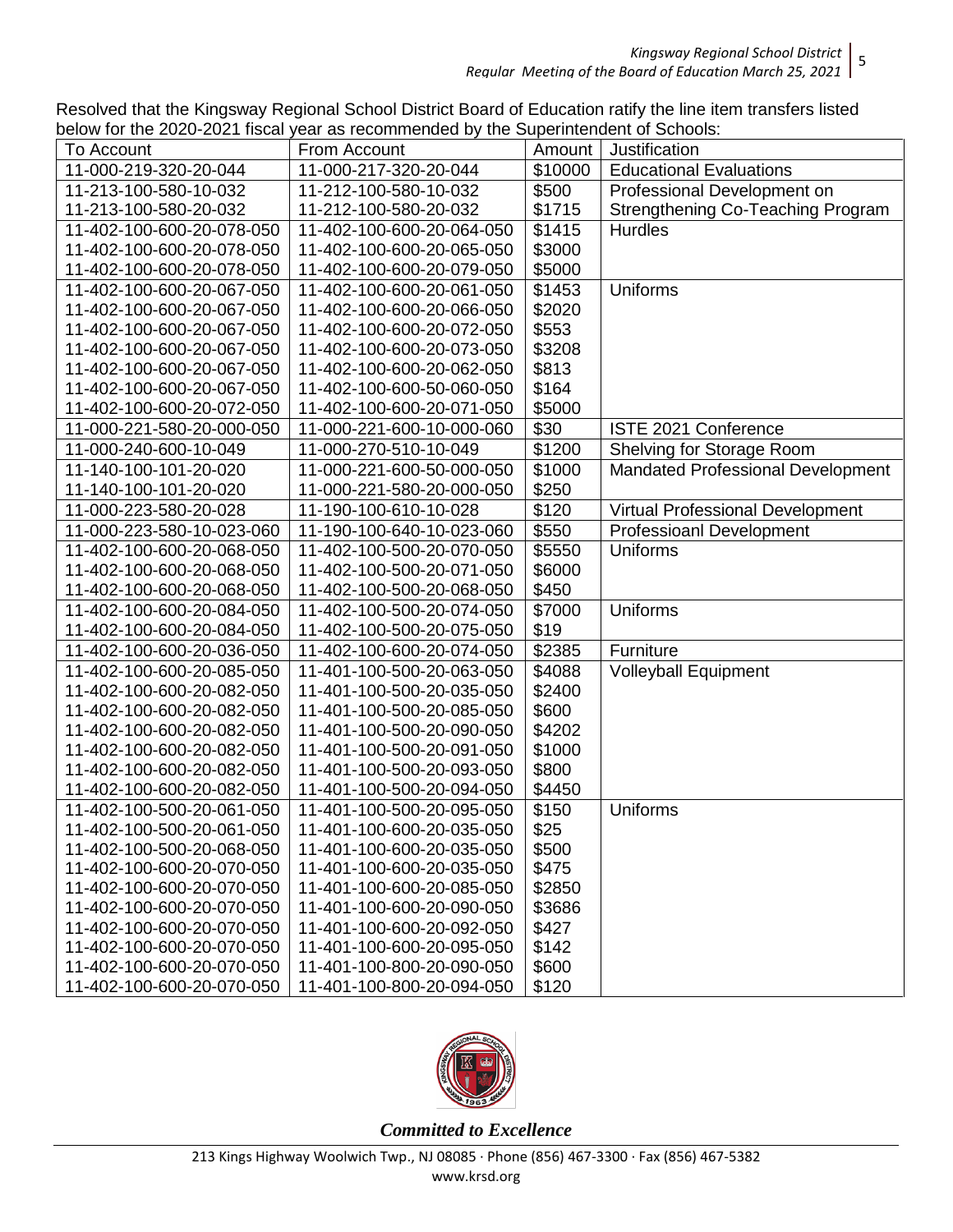*Kingsway Regional School District Regular Meeting of the Board of Education March 25, 2021* 6

| To Account            | From Account          | Amount | Justification              |
|-----------------------|-----------------------|--------|----------------------------|
| 11-000-252-600-60-051 | 11-213-100-610-20-051 | \$2472 | <b>Technology Supplies</b> |
| 11-000-252-600-60-051 | 11-000-240-600-20-051 | \$3900 |                            |
| 11-000-252-600-60-051 | 11-000-240-600-10-051 | \$1200 |                            |

## Action (Consent): 2. Payment of Claims

Resolved that the Kingsway Regional School District Board of Education certified the list of claims as set forth on the bill list dated 3/2/2021 for goods received and services rendered by approved for payment in the amount of \$138,307.15.

Resolved that the Kingsway Regional School District Board of Education certified list of claims as set forth on the bill list dated 3/4/2021 for goods received and services rendered by approved for payment in the amount of \$384.00

Resolved that the Kingsway Regional School District Board of Education certified list of claims as set forth on the bill list dated 3/23/2021 for goods received and services rendered by approved for payment in the amount of \$1,278,038.06.

## Action (Consent): 3. Board Secretary's Certification

Pursuant to N.J.A.C. 6:23-22.12(c)3, the Board Secretary hereby certifies that as of February 28, 2021 the total of encumbrances and expenditures for each line item account do not exceed the line item appropriation established by the Board of Education.

Action (Consent): 4. Receipt and Acceptance of Board Secretary's Monthly Report Resolved that the Kingsway Regional School District Board of Education accept as filed the Business Administrator/Board Secretary's financial report as of January 31, 2021, and;

Be it further resolved that pursuant to N.J.A.C 6A:23-2.11(c)4 no major account or fund has been over expended as of January 31, 2021, based upon the Board Secretary's certification and that sufficient funds are available to meet the district's financial obligations for the remainder of the fiscal year.

Action (Consent): 5. Receipt and Acceptance of Student Activity and Athletic Account Financial Reports Resolved that the Kingsway Regional School District Board of Education accept as filed the Kingsway Regional Middle School Student Activities financial report for the period ending February 28, 2021.

Resolved that the Kingsway Regional School District Board of Education accept as filed the Kingsway Regional High School Student Activities financial report for the period ending February 28, 2021.

Resolved that the Kingsway Regional School District Board of Education accept as filed the Kingsway Regional School District Athletic Account financial report for the period ending February 28, 2021.

Action (Consent): 6. Clearview Shared Service Contracts BE IT RESOLVED, that the Kingsway Regional Board of Education approve the interlocal agreements beginning July 1, 2021 through June 30, 2022 as follows:

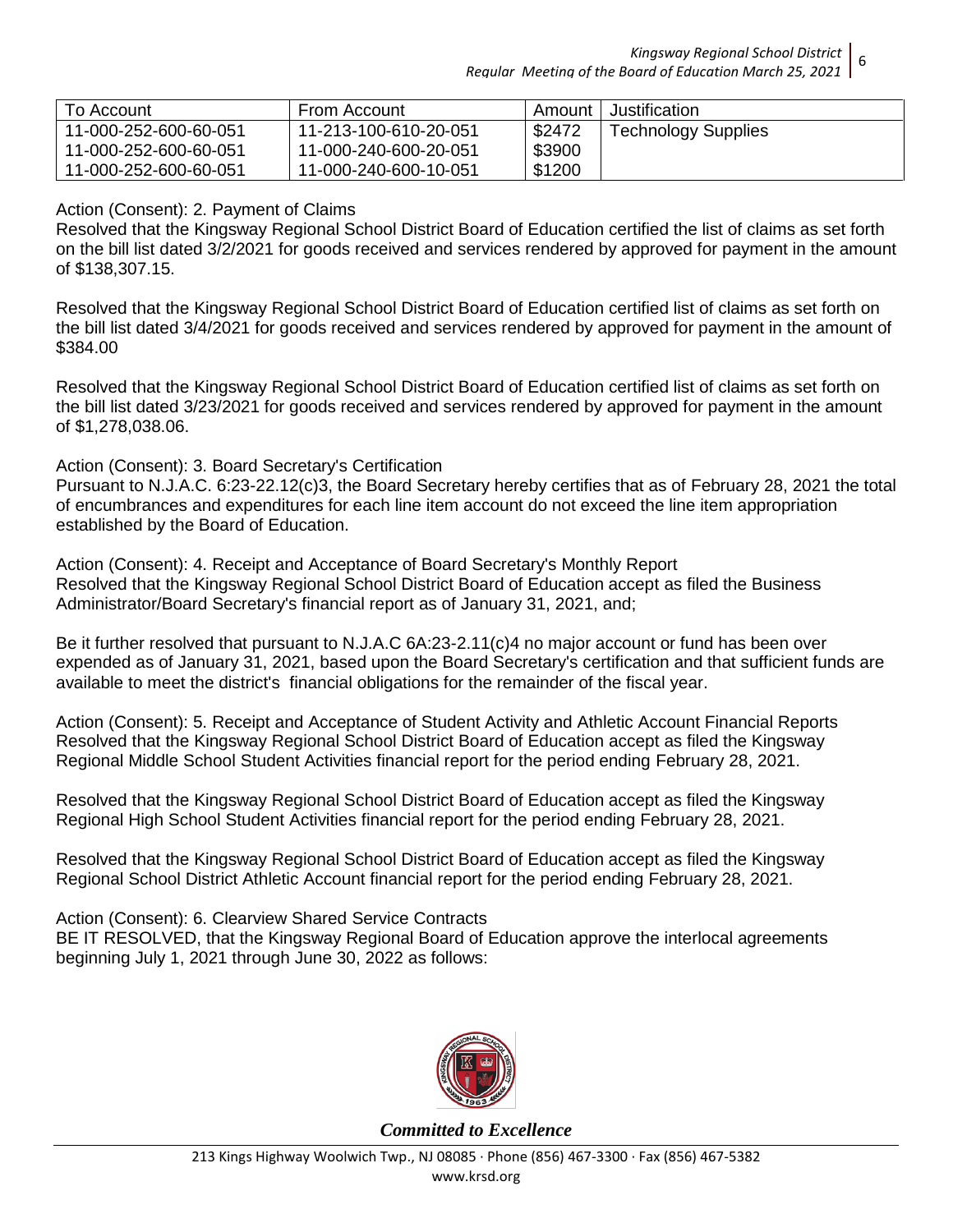*Kingsway Regional School District* 7 *Regular Meeting of the Board of Education March 25, 2021*

| School                           | Service                         | Cost                                 |
|----------------------------------|---------------------------------|--------------------------------------|
| <b>Clearview Regional School</b> | Sharing of Drivers/Borrowing of | \$0.00                               |
| <b>Disrict</b>                   | <b>Buses</b>                    |                                      |
| <b>Clearview Regional School</b> | <b>Bus Maintenance Services</b> | \$61.20 per hour                     |
| <b>District</b>                  |                                 | \$16.00 Shop FeeClearview            |
|                                  |                                 | \$150 State Inspection Fee \$300 per |
|                                  |                                 | annum                                |

## K. Curriculum & Instruction

Action (Consent): 1. Professional Development - Staff Attendance at Trainings, Seminars, Conventions, and **Conferences** 

Resolved that the Kingsway Regional School District Board of Education approve the staff attendance at trainings, seminars, conventions, and conferences be approved, as recommended by the Superintendent of Schools:

| Title of Program                                                                                                                             | Location | Date(s)                                                        | <b>Attendees</b>                                 | <b>Educational Purpose</b>                                                                                                                                            | <b>Cost to District</b> |
|----------------------------------------------------------------------------------------------------------------------------------------------|----------|----------------------------------------------------------------|--------------------------------------------------|-----------------------------------------------------------------------------------------------------------------------------------------------------------------------|-------------------------|
| Transforming<br>Social-<br>Emotional learning<br>with Challenging<br><b>Students in Difficult</b><br>Times: the Pro-<br><b>Social Matrix</b> | Virtual  | 3/23/2021                                                      | Fallon<br>Corcoran                               | To further develop and<br>implement social, emotional,<br>and behavioral components<br>throughout the district<br>focusing on equitable<br>representation of students | \$125                   |
| <b>SEL &amp; Student</b><br>Engagement                                                                                                       | Virtual  | 3/24/2021                                                      | Christine<br><b>Bjanes</b><br>Ashley<br>Blubaugh | To embed SEL practices<br>within Art courses to support<br>student engagement,<br>academic achievement, and<br>mental wellness of all<br>students                     | \$60<br>\$60            |
| AP English<br>Literature At-Home<br>Leadership &<br>Reading                                                                                  | Virtual  | $6/1/2021 -$<br>6/4/2021<br>6/7/2021<br>6/10/2021<br>6/17/2021 | Donna<br>Carpenter                               | To close opportunity gaps &<br>restructure AP curriculum per<br>College Board standards                                                                               | \$0                     |
| International<br>Society for<br>Technology in<br>Education<br>(ISTE) Live 2021                                                               | Virtual  | 6/26/2021<br>6/30/2021                                         | Emily Virga                                      | To further develop strategies<br>to help the district move from<br>surviving disruption to re-<br>imagining learning                                                  | \$145                   |

Action (Consent): 2. Professional Learning Workshops

Resolved that the Kingsway Regional School District Board of Education approve the Professional Learning Workshops be approved, as recommended by the Superintendent of Schools:

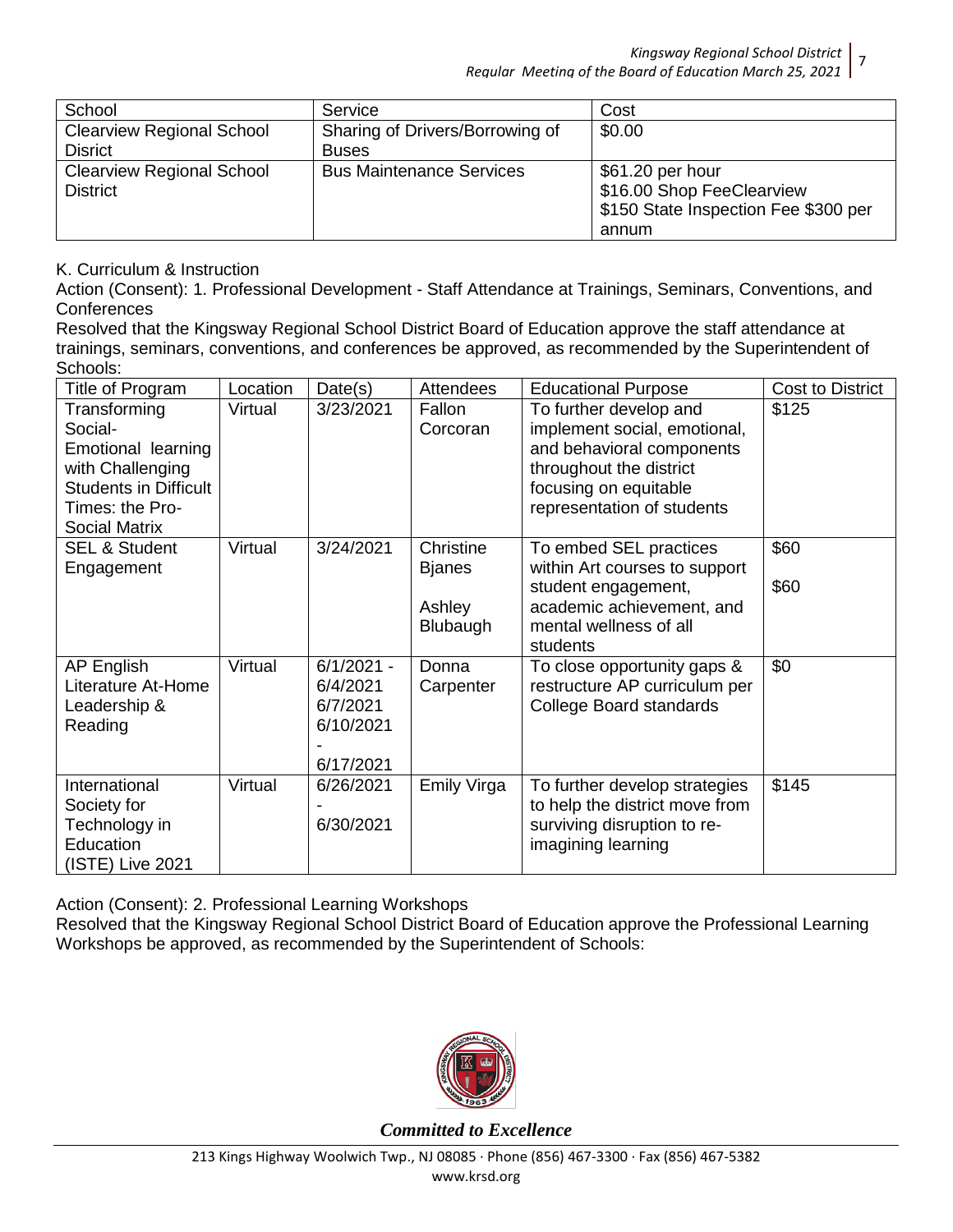#### *Kingsway Regional School District* 8 *Regular Meeting of the Board of Education March 25, 2021*

| Title of<br>Workshop                                                     | Location                                         | Date(s)   | Facilitator            | Description                                                                                                                                                                                                                                                                                                                                                                                                                                        | <b>Cost to District</b> |
|--------------------------------------------------------------------------|--------------------------------------------------|-----------|------------------------|----------------------------------------------------------------------------------------------------------------------------------------------------------------------------------------------------------------------------------------------------------------------------------------------------------------------------------------------------------------------------------------------------------------------------------------------------|-------------------------|
| Schoology<br><b>Advanced Tips &amp;</b><br>Tricks with Q&A<br>Roundtable | <b>HS Seminar</b><br>Room 217 &<br>Live Stream   | 3/16/2021 | Sarah<br>Reynolds      | <b>Expand your Schoology</b><br>knowledge and add to your<br>instructional repertoire with<br>new ideas to enhance student<br>engagement and learning.<br>Time will also be allotted for<br>participants' questions.                                                                                                                                                                                                                               | \$37/hr                 |
| Schoology<br>Gradebook &<br>PowerSchool<br>Sync                          | <b>HS Seminar</b><br>Room 217 &<br>Live Stream   | 4/8/2021  | Emily<br>Virga         | Best-practices will be<br>showcased at this mid-<br>semester troubleshooting work<br>session.                                                                                                                                                                                                                                                                                                                                                      | \$0                     |
| Schoology<br>Assessment<br>Design for All<br>Levels                      | <b>HS</b> Seminar<br>217 & Live<br><b>Stream</b> | 5/11/2021 | Dana<br>Gaetano        | All levels welcome! Build your<br>first-ever Schoology<br>assessment or learn how to<br>improve your assessments with<br>various question formats.<br>Participants will walk away<br>from the live work session with<br>a completed Schoology<br>assessment in hand!                                                                                                                                                                               | 37/hr                   |
| Enhancing<br>Instruction with<br>Embeddable<br>Content                   | Virtual                                          | 4/15/2021 | Schoology<br>Presenter | To empower instructors and<br>course developers to harness<br>the native power of Schoology<br>alongside a wealth of external<br>web-based tools. When<br>embedding content in<br>Schoology, instructors and<br>course developers dramatically<br>enhance their instruction by<br>creating dynamic and engaging<br>learner experiences. This<br>course examines the concepts<br>of embedding, linking, and<br>using LTI tools within<br>Schoology. | $\overline{50}$         |

L. General Administration

Discussion: 1. Discussion Items

- Budget
- Personnel/Hiring Season
- Reopening Surveys
- Senior Trip Camelback

Action (Consent): 2. Enrollment Report

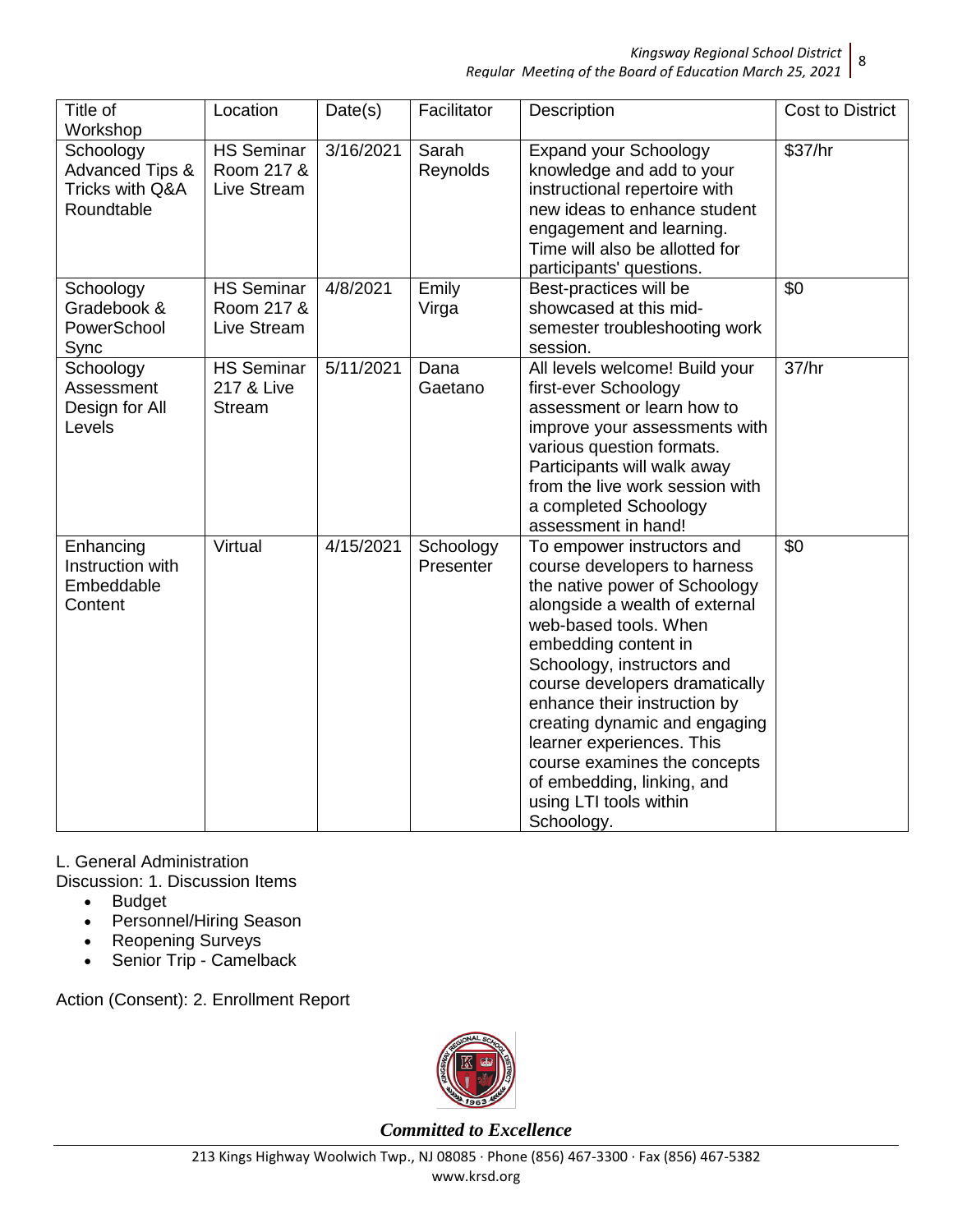February 2021

| , vw; uu; y LvL ;  |          |          |        |         |       |
|--------------------|----------|----------|--------|---------|-------|
| School/Grade       | Cohort A | Cohort B | Cohort | Virtual | Total |
|                    |          |          | AB     |         |       |
| Middle School      |          |          |        |         |       |
| 7 <sup>th</sup>    | 159      | 173      | 25     | 130     | 487   |
| 8 <sup>th</sup>    | 178      | 159      | 41     | 157     | 535   |
| <b>Total MS</b>    | 337      | 332      | 66     | 287     | 1022  |
| % of Total         | 32.97%   | 32.48%   | 6.45%  | 28.08%  |       |
| <b>High School</b> |          |          |        |         |       |
| 9                  | 151      | 174      | 24     | 125     | 474   |
| 10 <sup>th</sup>   | 136      | 128      | 22     | 164     | 450   |
| 11 <sup>th</sup>   | 135      | 135      | 13     | 155     | 438   |
| 12 <sup>th</sup>   | 112      | 124      | 6      | 184     | 426   |
| <b>Total HS</b>    | 534      | 561      | 65     | 628     | 1788  |
| % of Total         | 29.87%   | 31.38%   | 3.64%  | 35.12%  |       |

## Action (Consent): 3. Emergency Drills

BE IT RESOLVED, that the Kingsway Regional School District Board of Education accept the emergency drills report as follows:

| School / Date | Time            | Drill                               |
|---------------|-----------------|-------------------------------------|
| MS 02/22/2021 | Start: 01:20 PM | <b>Fire Drill</b>                   |
|               | End: 01:25 PM   |                                     |
| MS 02/23/2021 | Start: 02:00 PM | <b>Precautionary Lockdown Drill</b> |
|               | End: 02:05 PM   |                                     |
| MS 02/25/2021 | Start: 01:19 PM | <b>Fire Drill</b>                   |
|               | End: 01:24 PM   |                                     |
| MS 02/26/2021 | Start: 01:58 PM | Precautionary Lockdown Drill        |
|               | End: 02:05 PM   |                                     |
| HS 02/04/2021 | Start: 11:31 AM | Precautionary Lockdown              |
|               | End: 11:47 AM   |                                     |
| HS 02/09/2021 | Start: 10:39 AM | <b>Evacuation Drill</b>             |
|               | End: 10:40 AM   |                                     |
| HS 02/23/2021 | Start: 12:27 PM | <b>Fire Drill/Evacuation Drill</b>  |
|               | End: 12:28 PM   |                                     |
| HS 02/26/2021 | Start: 11:25 AM | <b>Fire Drill/Evacuation Drill</b>  |
|               | End: 11:26 AM   |                                     |

Action (Consent): 4. Student Discipline, Violence/Vandalism, HIB

BE IT RESOLVED, that the Kingsway Regional School District Board of Education accept the Harassment, Intimidation and Bullying report for the month ending February 28, 2021, as submitted by the Superintendent of School.

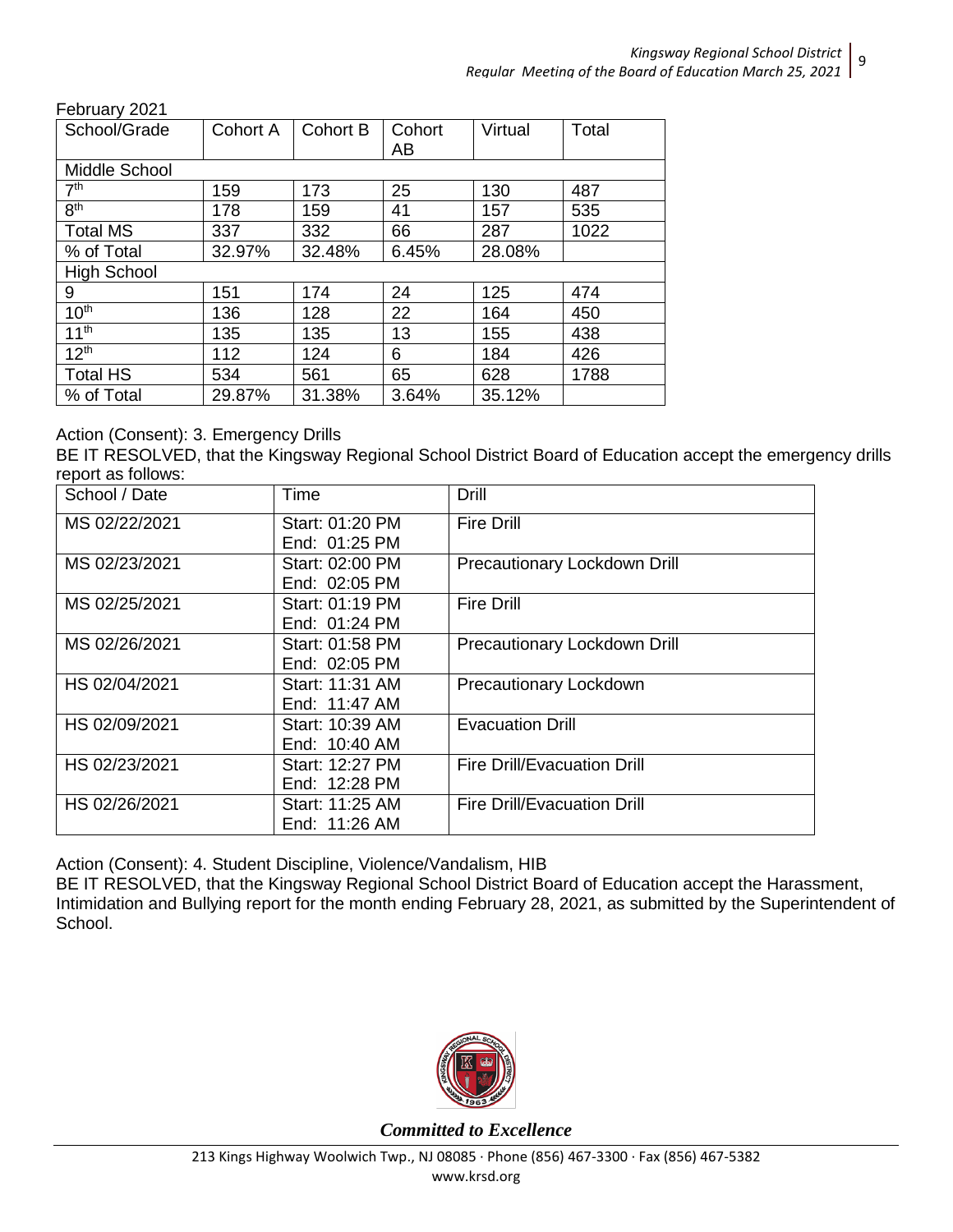| oluuttiil Discipiirit, violerice/variualism, riib<br>Infraction/Referrals/Reports | No. of Incidents this |      | 2020-2021 Total |          | 2019-2020 Total |              |
|-----------------------------------------------------------------------------------|-----------------------|------|-----------------|----------|-----------------|--------------|
|                                                                                   | Month                 |      | To-Date         |          | To-Date         |              |
|                                                                                   | (HS)                  | (MS) | (HS)            | (MS)     | (HS)            | (MS)         |
| Detentions-Lunch                                                                  | Ω                     | 0    | 0               | 10       | 174             | 56           |
| Detentions-Before School                                                          | 0                     |      | 0               | 12       | 180             | 178          |
| Detentions-Extended Day                                                           |                       | N/A  |                 | $\Omega$ | 61              | 50           |
| Out of School Suspension                                                          |                       | 0    |                 |          | 99              | 17           |
| (OSS)                                                                             |                       |      |                 |          |                 |              |
| Violence, Vandalism,                                                              | 0                     | 0    | $\overline{0}$  | $\Omega$ | 47              | 93 violence; |
| Substance Abuse                                                                   |                       |      |                 |          | violence;       | 38           |
|                                                                                   |                       |      |                 |          | 8               | substance    |
|                                                                                   |                       |      |                 |          | substance       | 2 vandalism  |
|                                                                                   |                       |      |                 |          | 5               |              |
|                                                                                   |                       |      |                 |          | vandalism       |              |
| Confirmed Harassment,                                                             |                       | 0    |                 | $\Omega$ | 3               | 7            |
| Intimidation, or Bullying                                                         |                       |      |                 |          |                 |              |
| Dating Violence                                                                   | 0                     | 0    | 0               | $\Omega$ | 0               | $\Omega$     |

## Student Discipline, Violence/Vandalism, HIB

Resolved that Kingsway Regional School District Board of Education accept the Harassment, Intimidation & Bullying report as submitted by the Superintendent of Schools:

| Case Number     | Date of Initial Report | Date of Report to Superintendent   Result of Investigation |                            |
|-----------------|------------------------|------------------------------------------------------------|----------------------------|
| HS <sub>2</sub> | 03/04/2021             | 03/18/2021                                                 | <b>Violation of Policy</b> |

## Action (Consent): 5. Education Field Trips and Assemblies

Resolved that the Kingsway Regional School District Board of Education approve the educational field trips and assemblies, as recommended by the Superintendent of Schools:

| School    | Group       | Event/Destination           | Date(s)   | # of            | # of       | Cost to the | Cost per       |
|-----------|-------------|-----------------------------|-----------|-----------------|------------|-------------|----------------|
|           |             |                             |           | <b>Students</b> | Teachers/  | <b>BOE</b>  | <b>Student</b> |
|           |             |                             |           |                 | Chaperones |             |                |
| <b>HS</b> | Class of    | <b>Camel Back Resort</b>    | 6/2/2020  | $200\pm$        | 10 $\pm$   | \$0.00      | \$600.00       |
|           | 2021        | (Poconos)                   | to        |                 |            |             |                |
|           |             | Senior Class Trip           | 6/4/2021  |                 |            |             |                |
| <b>HS</b> | <b>Boys</b> | <b>Wrestling Matches at</b> | 4/9/2021  | 30 <sub>±</sub> | 3          | \$0.00      | \$0.00         |
|           | Wrestling   | North Hunterdon HS          |           |                 |            |             |                |
|           | Геаm        | & Watchung Hills HS         | 4/10/2021 |                 |            |             |                |

## Action (Consent): 6. Fundraiser(s)

Resolved that the Kingsway Regional School District Board of Education approve the fundraiser(s), as recommended by the Superintendent of Schools:

| School    | Program/Group                   | Purpose                                                                 | Product/Service         | Dates                      |
|-----------|---------------------------------|-------------------------------------------------------------------------|-------------------------|----------------------------|
| <b>MS</b> | Middle School<br>Administration | To raise funds for the Middle<br>School Julie Riggi<br>Scholarship Fund | Julie Riggi Walk-a-Thon | $4/20/2021 -$<br>4/22/2021 |

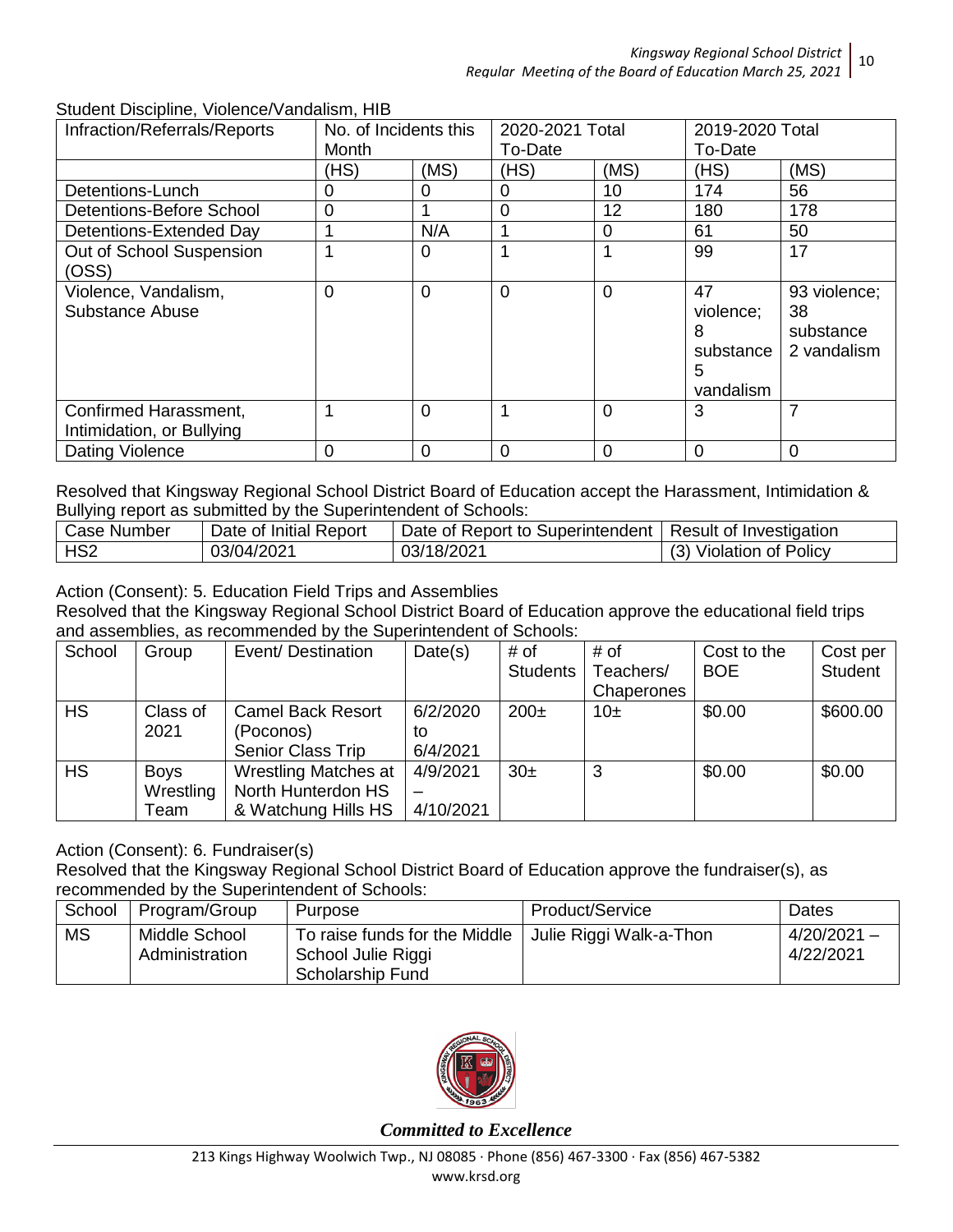*Kingsway Regional School District Regular Meeting of the Board of Education March 25, 2021* 11

| School    | Program/Group                 | Purpose                                                                         | Product/Service                                                      | <b>Dates</b>               |
|-----------|-------------------------------|---------------------------------------------------------------------------------|----------------------------------------------------------------------|----------------------------|
| <b>MS</b> | #1Dragon Family               | To collect blankets and<br>towels for the St. Francis<br><b>Animal Hospital</b> | Donation of blankets and<br>towels                                   | $3/22/2021 -$<br>3/26/2021 |
| <b>HS</b> | #1Dragon Family               | To collect blankets and<br>towels for the St. Francis<br>Animal Hospital        | Donation of blankets and<br>towels                                   | $3/22/2021 -$<br>3/26/2021 |
| <b>HS</b> | Unified and<br>#1DragonFamily | To raise funds for donation<br>to Autism Speaks                                 | Unified Club will be making and<br>selling tie-dyed socks to faculty | $4/5/2021 -$<br>4/14/2021  |

Action (Consent): 7. Kingsway Season 3 Schedules 2021

Resolved that the Kingsway Regional School District Board of Education approve the Programs/Other, as recommended by the Superintendent of Schools:

Kingsway Season 3 Schedules 2021

Action (Consent): 8. Scholarships and Awards

BE IT RESOLVED, that the Kingsway Regional School District Board of Education accept the Award(s) and Scholarship(s) as follows:

Dee Dots Dance Academy Janet Mullen-Garrett Memorial Scholarship

Action (Consent): 9. Policy 1st Reading

BE IT RESOLVED, that the Kingsway Regional School District Board of Education recommend the following policies and regulations for First reading for revision and/or adoption.

| Policy/Regulation Number | Title                                                      |
|--------------------------|------------------------------------------------------------|
| $\vert$ Policy #2361     | Acceptable Use of Computer Network/Computers and Resources |

Final Resolution: Motion Carries

Yes: James Mueller, Lauren Boerlin, Michele A Blair, Deborah Cunningham, Jennifer Cavallaro-Fromm, Marilyn O'Rourke-Young, Kelly Bonapfel, Kristen Lombardo

M. Executive Session

Action: 1. Executive Session In

Motion by Lauren Boerlin, second by Kristen Lombardo.

BE IT RESOLVED that the Kingsway Regional School District Board of Education desires to hold a closed Executive Conference Session at 7:52 p.m. prevailing time, for approximately 30 minutes as follows: Item Discussion Item(s)\*

Personnel

Final Resolution: Motion Carries Yes: James Mueller, Lauren Boerlin, Michele A Blair, Deborah Cunningham, Jennifer Cavallaro-Fromm, Marilyn O'Rourke-Young, Kelly Bonapfel, Kristen Lombardo

Action: 2. Executive Session Out Motion by Jennifer Cavallaro-Fromm, second by Deborah Cunningham.